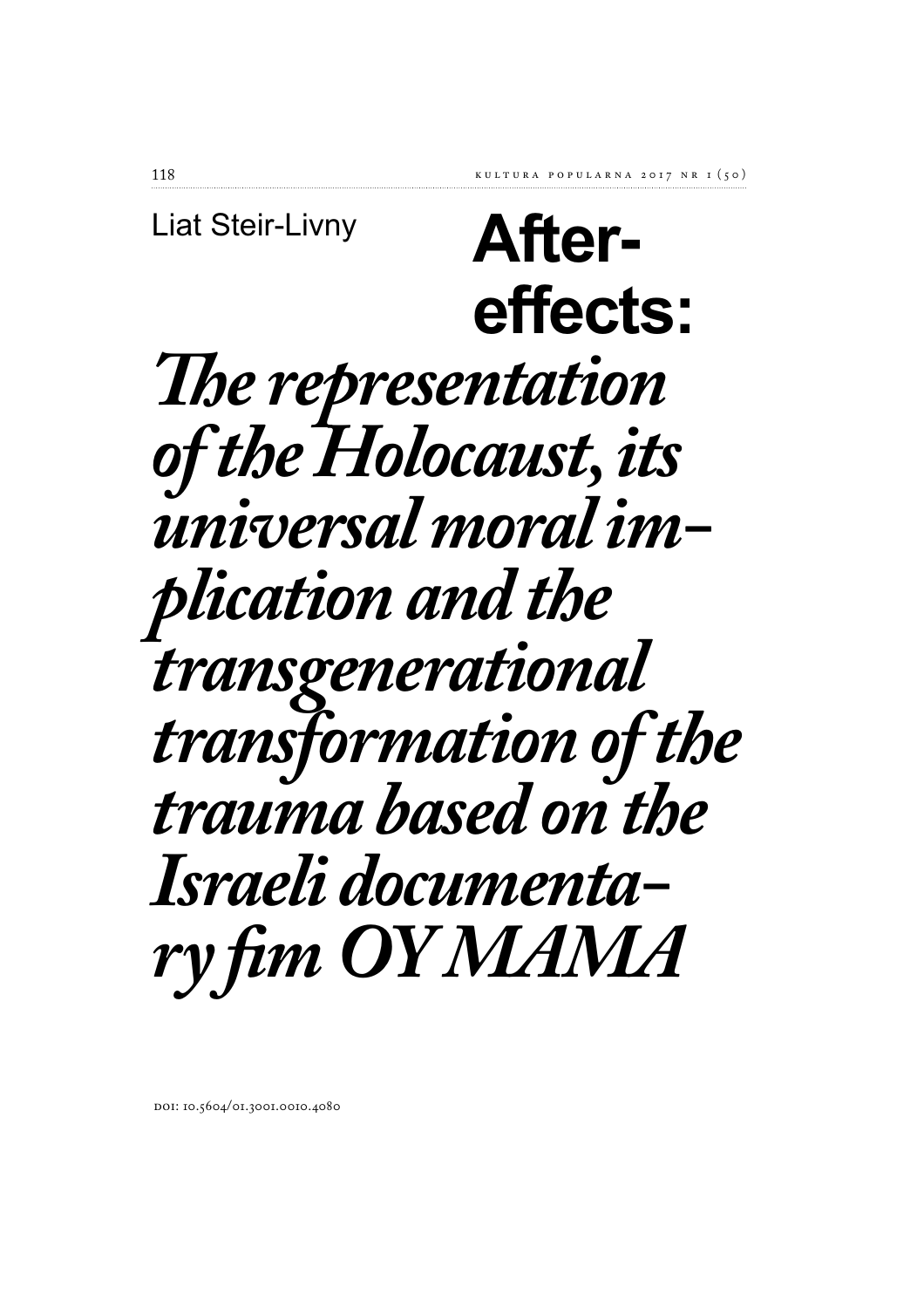The Holocaust has found ample expression in Israeli documentary cinema throughout the years. The cinematic representations were influenced by the changing Holocaust awareness in Israel, and simultaneously influenced these changes, while taking an active part in the changing perceptions. From 1945 until the 1960s, films emphasized the Zionist lessons of the Holocaust and focused on a national transformation of Holocaust survivors from ashes to renewal. Due to various historical events from the 1960s through the 1980s, Holocaust consciousness in Israel began to change (Ne'eman Arad 2003: 5-26; Ofer 2013: 70-85; Porat 2011: 357-378). In documentaries that were produced in that era, the Holocaust, Holocaust survivors, and the Jewish past in the Diaspora began appearing in a more complex way. An immense change in the representation of the Holocaust and the Holocaust survivors in documentaries appeared from the 1980s onward. The role of second-generation Holocaust survivors in this process has been a significant one. Many documentaries began representing Holocaust survivors as the protagonists, focusing on their post-trauma and sometimes examining the relationship of Holocaust survivors with their children (Loshitzky, 2001: 32-71; Gertz 2004: 78-102; Steir-Livny 2009: 96-147).

Since the late 1990s, third-generation Holocaust survivors have been producing documentaries that deal with the Holocaust from their own perspective and represent its effect on the grandchildren and on the Israeli present.

The case study of the paper is the documentary film  $Ov$  *Mama* (Noa Maiman; Orna Ben-Dor Niv, 2010). Noa Maiman is a third-generation Holocaust survivor. Orna Ben Dor is a second-generation Holocaust survivor who has directed several films regarding Holocaust survivors, their memories and their trauma [*Biglal haMilhama haHi* (*Because of that war*), 1988; *Shever Anan* (*Cloudburst*), 1988; *Eretz Hadasha* (*New Land*), 1994 *Ima Tagidi* (*Say Mother*), 2009]. Even though Ben-Dor is signed as co-director, the film is referred to in the media as Maiman's film. In the documentary, third generation Holocaust survivor Maiman explores the way the trauma of her 95-year-old grandmother, Fira, influenced the second and third generation, and the way it combines in the life of Fira's Peruvian caregiver, Magna, and Magna's 5 year-old daughter, Firita, who are about to be deported from Israel.

The paper will start by locating the third-generation documentaries in the context of Holocaust documentaries in Israel. The center of the paper will focus on the analysis of *Oy Mama* and the complex combination it generates between generations, past and present, Jewish-Israelis and foreign workers. As opposed to psychological research, which questions the transgenerational transformation of the trauma, the paper will show how Noa claims that the Holocaust shaped the identity of the second and third generation in her family. The paper will also show how by using the stories of Magna and Firita, Noa preserves stories of a disenfranchised group, which is neglected in hegemonic discourse and turns Magna and Firita to partners in a subversive narrative that challenges the canonic commemoration of the Holocaust in Israel. The paper will show how through the combination of Fira's, Magma's and Firita's stories, Noa asks, not only to commemorate a familial Holocaust story, but also to enable the viewers to interpret the present through the past, hoping it will help the plea of the foreign worker.

**Liat Steir-Livny** is an Assistant Professor at the Department of Culture, Sapir Academic College, Israel and Course Coordinator and Tutor in Master's Program in Cultural Studies & Department of Literature, Language and the Arts at The Open University of Israel. Her research focuses on the changing memory of the Holocaust in Israeli cinema and popular culture.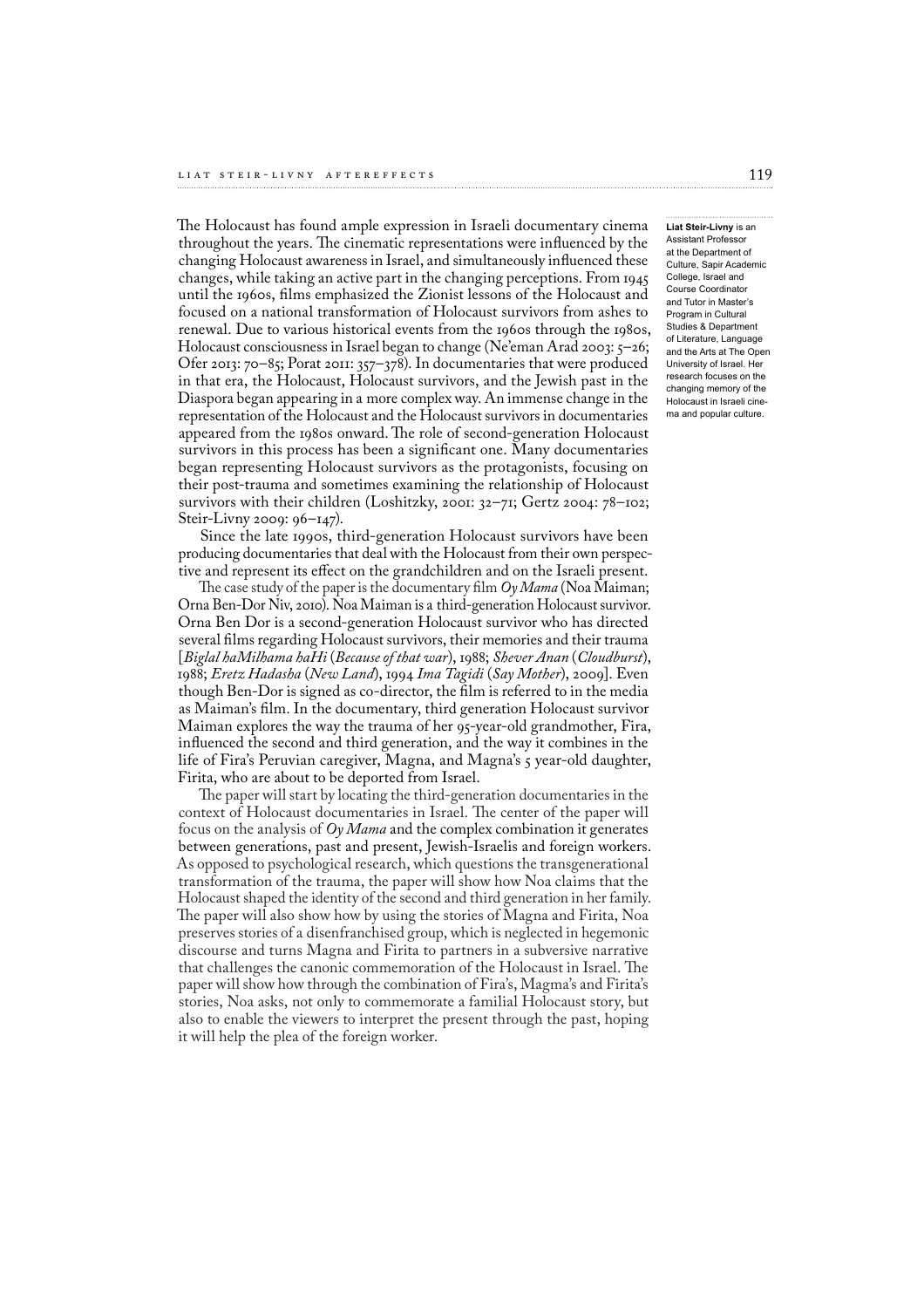### **Introduction: Israeli Holocaust Documentaries**

Approximately 450,000 Holocaust survivors immigrated to the Jewish *Yishuv*  (pre-state Israel), and after  $1948 -$ Israel. The Holocaust survivors' immigration, their encounter with the native Jewish population and the way they deal with their trauma has found ample expression in Israeli documentary cinema throughout the years, which can be divided to three main periods: 1945 until 1961; 1961 until the 1980s and from the late 1980s until the present (Zimmerman, 2002; Gertz, 2004; Steir-Livny, 2009).

In the first period (1945 until 1961) the documentaries were dominated by ideological considerations and distinctively propagated Zionist ideas. They served as an artistic platform through which the Zionist establishment sought to display its political, national, and economic achievements. To this end, most documentaries were produced in English and then translated into myriad languages and distributed throughout the world.

In the documentaries, life prior to the Holocaust and the effects of the trauma on the survivors were not represented. The filmmakers organized a historical narrative that led from an abstract national disaster to a collective national renaissance that was the center of the films. The Zionist assimilation of Holocaust survivors in these films was linked to the erasure of their memories. This narrative clearly reflected and corroborated the Zionist narrative which regarded the Land of Israel as the only place where the survivors could heal and begin a new life. The national initiation in these documentaries, proved to the world the need to establish a Jewish State in the Land of Israel and, after its establishment – to strengthen it [for example, *The Road to Liberty* (Norman Lurie, 1946); *Behind the Blockades* (Bill Zimmerman, 1947); *Land of Hope* (1947) *Our Way of Life* (Baruch Dinar), 1958] (Zimmerman, 2002: 27 – 215; Steir-Livny, 2009: 7 – 68).

The second period (1961 until the 1980s) was affected by some historical events. During the Adolf Eichmann trial (1961) Israelis were exposed to numerous testimonies which drew them closer to the complexity of the Jewish predicament during the Holocaust (Yablonka, 2001). This ideological shift intensified during the waiting period before the Six Day War (May, 1967), and after the Yom Kippur War (October, 1973) This period is characterized by identification with the Jewish Diaspora in Europe and by creating similarities between Jewish fate and Israeli fate. (Gutwein 2009: 36-64).

The documentaries produced in that era started to display a more complex picture of the past in Europe and its echoes in the Israeli present and began to discuss previously marginalized topics. The films began to convert the Zionist revival to an in-depth discussion of the Holocaust [*Holocaust* (Ben Kurtzer, 1975); *Why Not Bomb Auschwitz?* (Hananiah Amotz, 1972)]; a discussion of personal traumas [*Like a Phoenix*, (Igal Bursztyn, 1972)] and the complex immigration to Israel [*The 81<sup>st</sup> Blow* (Jacques Ehrlich, Haim Gouri and David Bergman, 1974); The Last Sea (Jacques Ehrlich, Haim Gouri & David Bergman, 1979)] (Gertz, 2004: 78-102. Steir-Livny 2009: 69-95).

In the third period (from the 1980s onward), the Holocaust became an important part of Israeli everyday discourse. It was made a permanent feature in both the high school curriculum and matriculation exams. In addition, more and more Holocaust survivors began to publish their memoirs while the second and third generation Holocaust survivors began to discuss the ways in which the trauma had affected their lives, and showcase the relationship with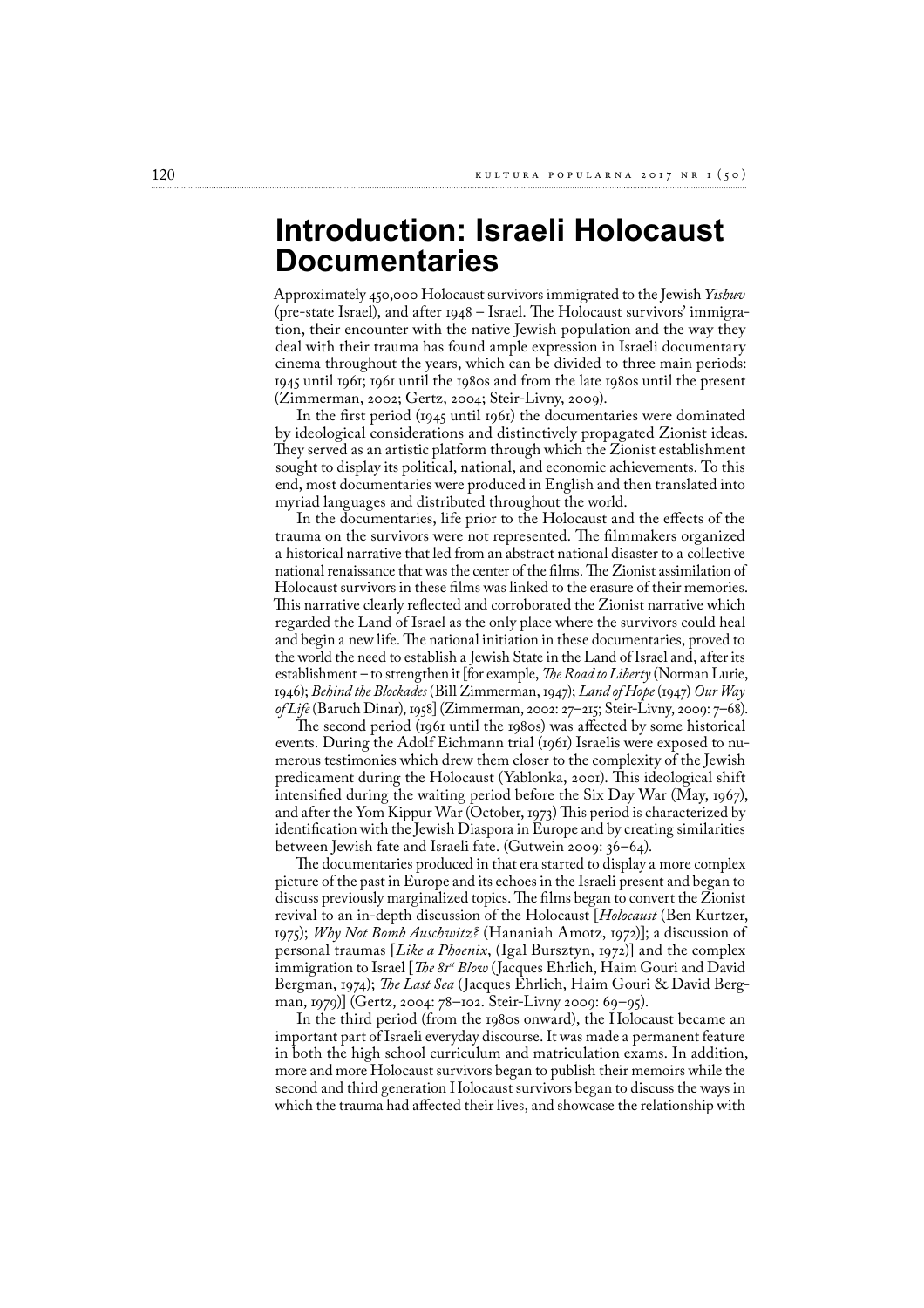their parents and grandparents through art (Porat 2011: 357–378; Steir-Livny  $2009: 96 - 204$ ; Milner:  $19 - 35$ ).

*Shoah* (1985), the nine-hour film by Claude Lanzmann that garnered considerable praise, greatly influenced discussion of the Holocaust as part of the documentaries made in the world and in Israel. In every country where Holocaust survivors found shelter, testimonial films began to be produced. In addition, technological advances that lowered the costs of filming led to a wave of Holocaust documentaries.

In this era, the numbers of Holocaust documentaries had intensified and their narratives deepen the changes that had already begun to appear in the 1960s and 1970s. The documentaries of the 1980s and 1990s, many of them directed by second-generation Holocaust survivors, focused on individual stories, rather than on the collective story and addressed the Holocaust's impact on Holocaust survivors and their offspring. The protagonists were often the Holocaust survivors, and these documentaries afforded a great deal of screen time to the survivors and to their memories [for example, *Because of that War* (Orna Ben-Dor, 1998); *Choice and Destiny* (Tzipi Reibenbach, 1993)]. Unlike films from the previous decades, the documentaries from the 1980s and 1990s rejected the utopian representation of the initiation process and portrayed a mosaic of identities of Holocaust survivors who were portrayed in a complex way, living between the past and the present [*Hugo* (Yair Lev, 1989); *Hugo 2* (Yair Lev, 2008); *Menucha's Film* (Eliezer Shapiro, 2004)]. Some films described journeys of Holocaust survivors and their children back to Europe [*Tango of Slaves* (Ilan Ziv, 1992), *Daddy, Come to the Fair* (Nitza Gonen, 1993); *Pizza in Auschwitz* (Moshe Zimmerman, 2008)] or journeys conducted by the second generation after their parents' death [*Six Million*  and One David Fisher, 2011). Other films deal with the complexity of inner relations between Jews in the concentration camps [*Kapo* (Danny Sutton, 1999); *The Kozalchik Affair* (Roni Ninio, 2015], criticize the attitude of the Jewish *Yishuv* leaders towards European Jews in the Holocaust [*The Drain Dilemma* (Erez & Nahum Laufer, 2006)], and criticize the way in which the Holocaust memory affects the relationship to Arabs in Israel's present [*The Servants of Memory* (Eyal Sivan, 1990); *Don't Touch Me in the Holocaust* (Asher Talalim, 1994)] (Gertz 2004: 78 – 102; Steir-Livny 2009: 96 – 147).

The third-generation Holocaust survivors in Israel grew up and matured in the late 1960s and the 1970s, times in which the awareness of the Holocaust in Israel underwent a significant change. Characteristics of this intense Holocaust awareness in Israel are imprinted in the third-generation Holocaust survivors and are represented in different cultural fields: art, television, fringe theater, alternative ceremonies, literature and cinema (Steir-Livny, 2014).

The documentaries they have been producing since the late 1990s [such] as *Hadira* [*The Flat*], (Arnon Goldfinger, 2011); *Heye Shalom Peter Schwartz* [*Goodbye Herr Schwartz*], (Yael Reuveny, 2013); *Hasodot shel ida* [*Aida's Secrets*] (Alon Swartz, 2016)] continue the narrative of the second-generation documentarists, but also turn to highlight new and other subjects, which are an integral part of contemporary Holocaust awareness in Israel.

# *Oy Mama* **as an** *I Movie*

*I Movies* are films whose protagonists are the directors, and they focus on their life, memories, family, encounters with their surroundings, and the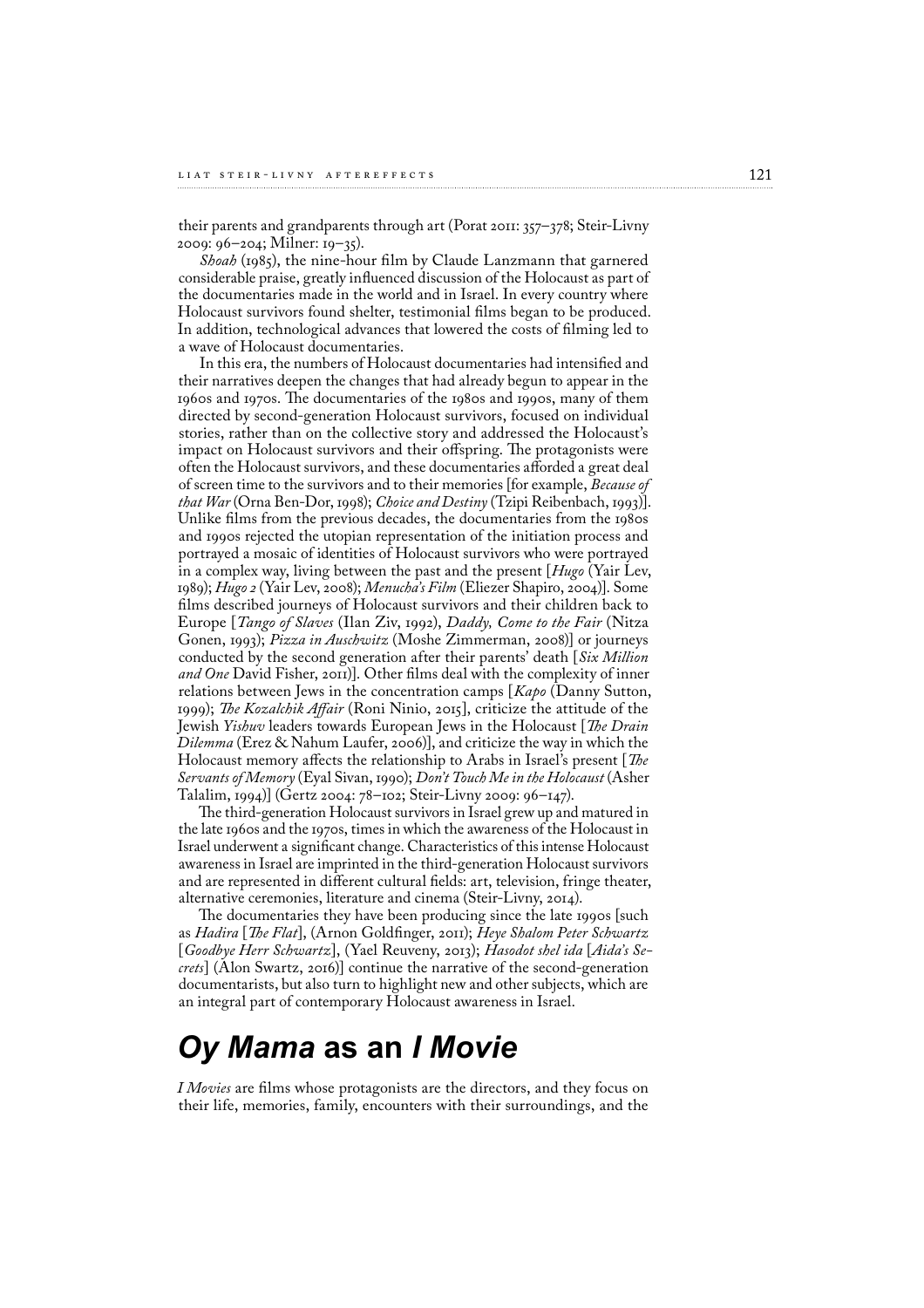conflicts that bother them. But these films do not only document a private story; they mostly reflect wider cultural, social, political, historical and/or economic issues. These films connect private memory and collective memory, and reflect broader subjects than just a specific personal story. As opposed to the classic perception of the documentary as 'objective' and the director as a spectator – 'a fly on the wall' – in these films the directors are the protagonists and they are completely involved in the scenes. The 'voice of God' that appeared in documentaries in the first half of the 20th century and sounded full of confidence from a position of absolute knowledge is replaced by the directors' voices who share their questions, hesitations and dilemmas with the audience. This cinematic structure generates a self-journey which has wider social implications. Thus, the *I Movie* serves to establish the director's identity, and simultaneously presents social, political, cultural or economic issues that are a part of a much wider social discussion (Marangoly George 1996; Lane 2002; Duvdevani, 2010).

Duvdevani claims that the personal films of the second-generation Holocaust survivors are not considered  $\overline{I}$  *Movies*. He claims that these films reflect the need to listen to the survivors' stories and make peace with them (Duvdevani, 2010). The grandchildren grew up at a period in which the Holocaust was an integral part of the Israeli cultural center stage, a time when the memory of the Holocaust in Israel and around the world was better known by the memories of the survivors through documentation (such as the documentation project of Holocaust survivors' testimonies by Spielberg and Yale), through memorial institutes (such as *Yad Vashem*, which in recent years has uploaded testimonies to the Internet and, by doing so, has disclosed them to the public), through books of memoirs that have multiplied in recent decades by Holocaust survivors, and through films that placed the survivors and their stories at the center of the cinematic collective memory.

In *Oy Mama*, Noa deals with bits and pieces of her grandmother's story: the abortion she had to undergo in the ghetto, her attempts to survive, her encounter with Stacha – the Polish lady who hid and saved her. The Holocaust is always present in the film, which also deals with the trauma's effects. Many scenes deal with the way the Holocaust had affected Noa's life and identity. Noa appears in the scenes, reveals her feelings, narrates the film with her voice over, and does not just interview others; she seeks to describe the mental processes she undergoes, and her journey to the past is a self-reflecting journey into her hybrid identity.

Noa photographs herself at home in her grandfather's chair, which she kept, and shows how she has made her home into a personal museum to the Holocaust. She places herself in scenes talking to her family members and especially to her grandmother, Fira, and in scenes depicting key events in the lives of her family associated with the Holocaust. She includes scenes of intimate conversations held between her and her father and brother in which she tries to understand the significance of intergenerational transference of the trauma, and she accompanies the film with her voice-over explaining her pain, identification and the way she experiences the journey into the past.

The personal dimension of  $IMovies$  is not expressed only in the director's voice-over accompanying the film, but also in the special way Noa makes herself present and arranges the secondary voices in the film (voices of interviewees or events depicted in the film, helping to shape the world of the filmmaker/ protagonist(Lane 2002; Gottlieb-Kimchi 2009).

*Oy Mama* is not only an attempt to perpetuate the trauma but, for Noa, it is an opportunity to examine how her family experiences the trauma, and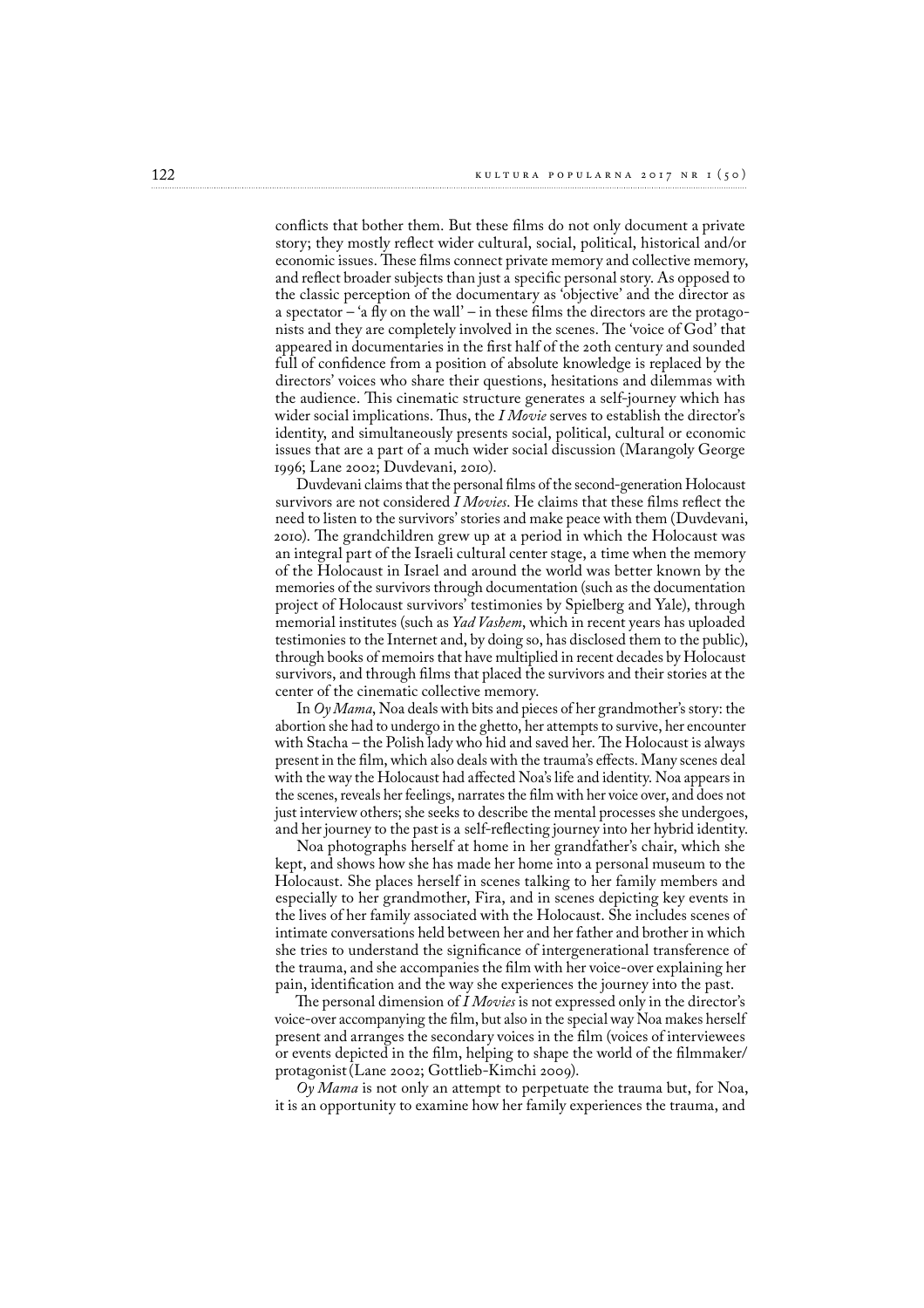how they differ from or resemble her regarding the issue of intergenerational transference. Noa reveals in conversations with her father that this is her journey, her search. She tries to understand why she is trying to preserve and perpetuate, why she is living her grandparents' past. She indicates that the trauma influenced her as early as the age of eighteen to become 'the family historian.' During the film, she shows how she tries to write her family's history, working on the family tree. She knows all the details, the dates. She is anxious to know, to ask, to research. She wants to know exactly every detail (for example, what Stacha, who saved her grandmother, looked like, what clothes she wore, etc.).

Marianne Hirsch argues that the Holocaust, as represented in the cultural works of second-generation Holocaust survivors, is not based on direct experience. It is an indirect affinity, structured on imagination and on memory that is more inherited than an actual memory. Hirsch defines that affinity as 'postmemory,' and she maintains that it is a very strong form of memory, because its links with the source are not mediated by real memories of experienced events. Instead, they derive from the filling-in of open divides through imagination and creative work. 'Post-memory' characterizes the experience of those controlled by events that happened before they were born, and who apply their imagination in places where they could not remember (Hirsch 1996: 659 – 667). Hilene Flanzbaum contends that one can also apply Hirsch's 'postmemory' to members of the third generation, who engage with places where they never stepped foot, in traumas they never underwent (Flanzbaum  $2012: 32 - 35$ . Their theories echo Noa's self-representation.

Noa films herself surrounded by piles of documents, photographs and old items belonging to her grandparents while relating in voice-over: 'In recent years, I have been sinking into recollections that are not mine.' When she arranges her grandmother's pictures, she says in the voice-over that Fira would not have believed had she known how much Noa is lost in her past.

The blur between the grandmother's past and the granddaughter's present is also reflected in the way the film is edited. The testimonies of Fira do not appear as a linear narrative but as branches spreading throughout the film, integrated in scenes that describe Noa's feelings, her research, her sinking into the memories. Furthermore, in the interviews themselves, Fira often starts to tell her stories, has difficulty in finishing them (because of the emotional burden), stops, and Noa complements what was missing in voice-over. For example, when Noa asks Fira to talk about her separation from her husband, Roman, the scene becomes so difficult for Fira that she gets confused, needs a glass of water and cannot complete the story. Only from a distance, in the editing room, is Noa able to add in her voice-over the end – Roman was murdered in Treblinka. Thus, the historical narrative is presented not just by the witness herself but also by Noa. This cinematic choice breaks the division between the direct witness and the granddaughter who is submerged in memories that are not hers. The way Noa lives her grandmother's past proves the intensity of the postmemory.

During the film, Noa confesses in her voice-over how the process of becoming the family historian and the many interviews she conducted with her grandmother, which drew her even further into her grandmother's world, were difficult for her emotionally: 'everything was blurred for me, the past, the present, her memories and my imagination,' she says in her voice-over while she presents a photomontage of two photographs: one of herself and the other – a photograph of her grandmother, that merge into a single entity. The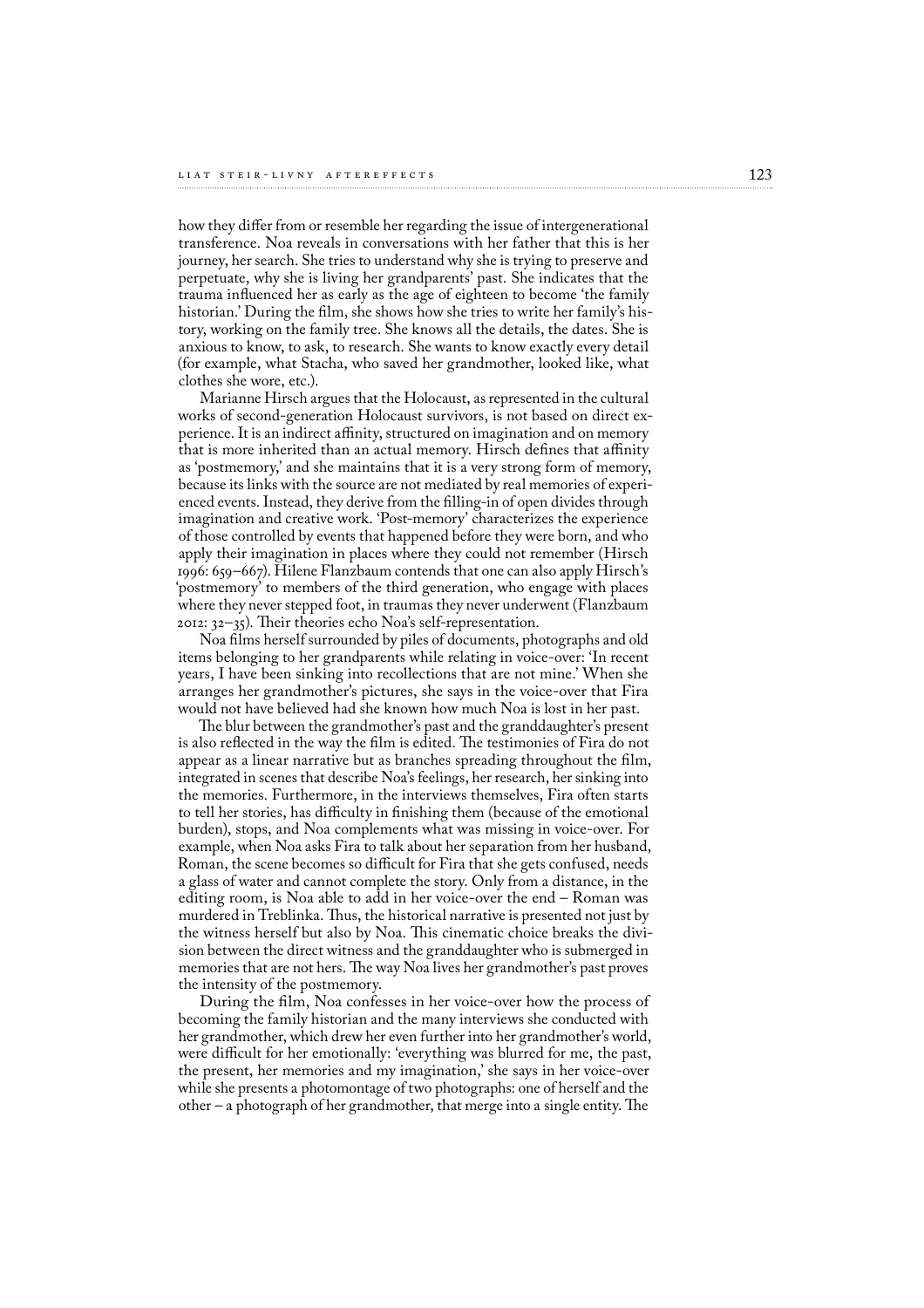memories take Noa over until she declares: 'I felt I was losing grip. At the end of the visit to Poland, I had to take a break from everything. Even from my grandmother. Once I had gathered enough strength, I could go back to my grandmother.' At the end of the film, she seals the crates stamped 'Memoirs of My Grandmother' and hopes that the journey has helped her relieve the burden from her grandmother's shoulders, and no less 'from myself as well.'

### **Transgenerational Transmission of the Trauma to the Second Generation**

There are more than 400 articles discussing the question of intergenerational transmission of the Holocaust trauma, from the survivors to their children. In the 1960s, when the issue began to be studied, it was clear that the second generation had common characteristics of unique mental health problems, unifying them as a group. In the last decades, however, the perception that they are a separate group is being questioned (Kellermann 2007: 286-303).

The research studies examine whether the individuals belonging to the second generation are a distinct group in terms of their characteristics and whether this group has unique and more substantial psychological disorders compared to other groups in the population. The results of the studies can be divided into three main schools of thought. The first school of thought claims that second-generation Holocaust survivors have clear characteristics that are unique and distinguish them from other groups. Examples of typical attributes are: suspiciousness, fear, over-protectiveness, interpersonal problems, feelings of grief and guilt, anger, withdrawnness, a constant, haunting preoccupation with the Holocaust, and more (For example, Wardi, 1990; Solomon 2007: 304–336).

Research studies from the second school of thought argue that second generation Holocaust survivors have no significant psychological disorders, and that the Holocaust has no long-term consequences on the offspring of the survivors. According to studies from this school of thought, the assumptions made by the first school are stereotypical and plagued by stigma (Hazan 1987: 104 – 107; Sagi-Schwartz et al 2008: 105 – 121).

Scholars from the third school of thought speak of an interaction between parents and children, which is unique to the relationship between the Holocaust survivors and their offspring, but it is expressed in many different ways and varies from family to family (Solomon and Chaitin 2007).

The third-generation Holocaust survivors began to be studied in the 1980s, when psychologists in the United States who were treating a sevenyear-old boy, the grandson of Holocaust survivors, claimed that the effects of the Holocaust strongly affected the child, and that the issue deserved comprehensive treatment in the psychiatric community (Rosenthal and Rosenthal 1980: 572 – 580). Since then, psychologists and psychiatrists have been arguing about the term 'third-generation Holocaust survivors' and its characteristics. From the many studies, three main schools of thought may be found: In the first school of thought, there are researchers who claim that it is possible to find 'intergenerational transference' in the third-generation (Scharf and Mayseless 2011: 1539 – 1553; Scharf 2007: 603 – 622). Researchers in the second school of thought claim that the third generation, as a group,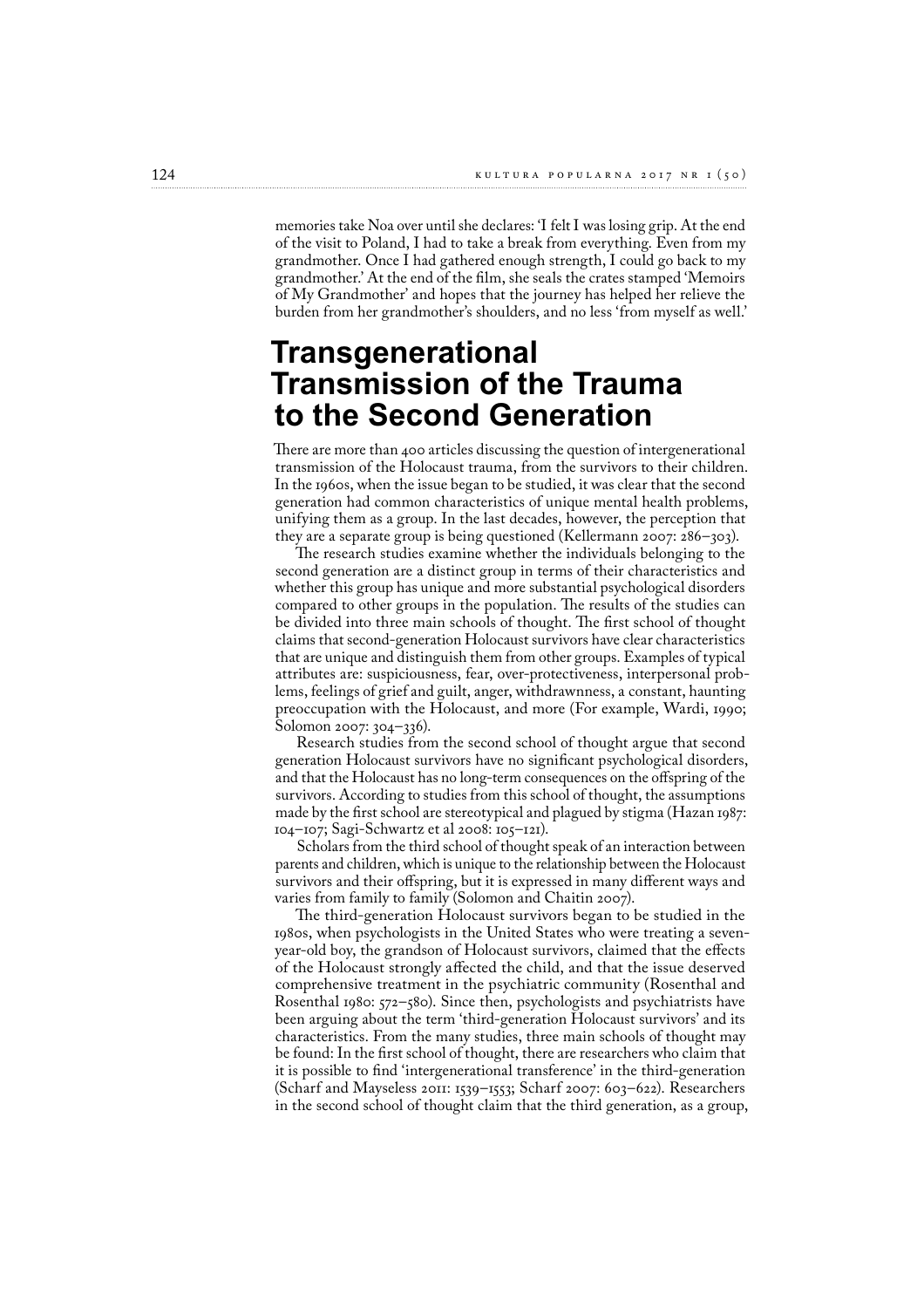do not have distinguishing trauma characteristics (Sagi-Schwartz et.al 2008: 105 – 121). In-between these two schools of thought is a third approach that discusses the impact of the Holocaust on grandchildren, but notes a wide spectrum of reactions to trauma (Bar-On 1994; Litvak-Hirsch Dan Bar-On 2007: 243 – 271; Litvak-Hirsch and Lazar 2014).

As opposed to the research, which claims that second-and third generation Holocaust survivors don't have clear characteristics, Noa represents a clear transgenerational transfer of the trauma to the second and third generation which completely shaped their lives and their identity in various ways. Furthermore, the film represents the differences in the way the trauma was transferred to the second and third generations in the Maiman family, and unveils the differences between the way Noa's father and her aunt interpreted the Holocaust as well as the way she, Noa, understands the trauma and is affected by it.

*Oy Mama* shows how Fira's (the survivor) children were named after their family members who perished in the Holocaust: her daughter Michel is named after Fira's brother (Michael) and her son Arie is named after her unborn child (Fira had an abortion in the Ghetto because she understood that she would not be able to raise a family in that situation). In one scene, Michel tells Noa that the dead were always an integral part of their lives. According to her, the anxiety from the unexpected had transferred from Fira to her and to Arie her brother and they were always preoccupied with planning an escape route, so if a disaster would happen, they would know what to do. Iat perception of life drove them to learn various languages – because one could never know if and when they would have to escape to another country and start over. That is why they learned not to get attached to property ('Good education you can take with you when you need to escape, houses and dolls you can't'). This was also the reason they always had private lessons and not dancing classes and activities, such as those which just 'waste your time.' Michel relates that from childhood she understood that she always had to be prepared for a disaster 'wherever you are, always prepare the next destination…have a gateway plan, and these notions were transferred to me.' Liat, her cousin, claims that this is the reason Michel speaks seven different languages.

In another scene, Arie, Fira's son and Noa's father, relates that the perception of the beat-up, humiliated Jew accompanied him all his life and caused him to shape his identity as the complete opposite ('Burning self-esteem is the worst…it's a terrible feeling of anger and frustration […] I feel that my people and my family were humiliated and the anger is so deep and doesn't dissolve'). According to Arie, his father's (Fira's husband) story, how he felt like a bird whose wings were chopped off was tattooed in his soul. Arie tells Noa that he had promised himself that he would never be like that. There would never be someone who would be able to have control over him in that way, or as he phrases it: 'It won't happen again.'

## **Changing Prespectives: Second Generation versus Third Generation**

The film echoes many studies regarding the close and warm connection between many Holocaust survivors and their grandchildren in Israel. For example, Bar-On and Litvak-Hirsch ((2007: 243 – 271) note that the third generation living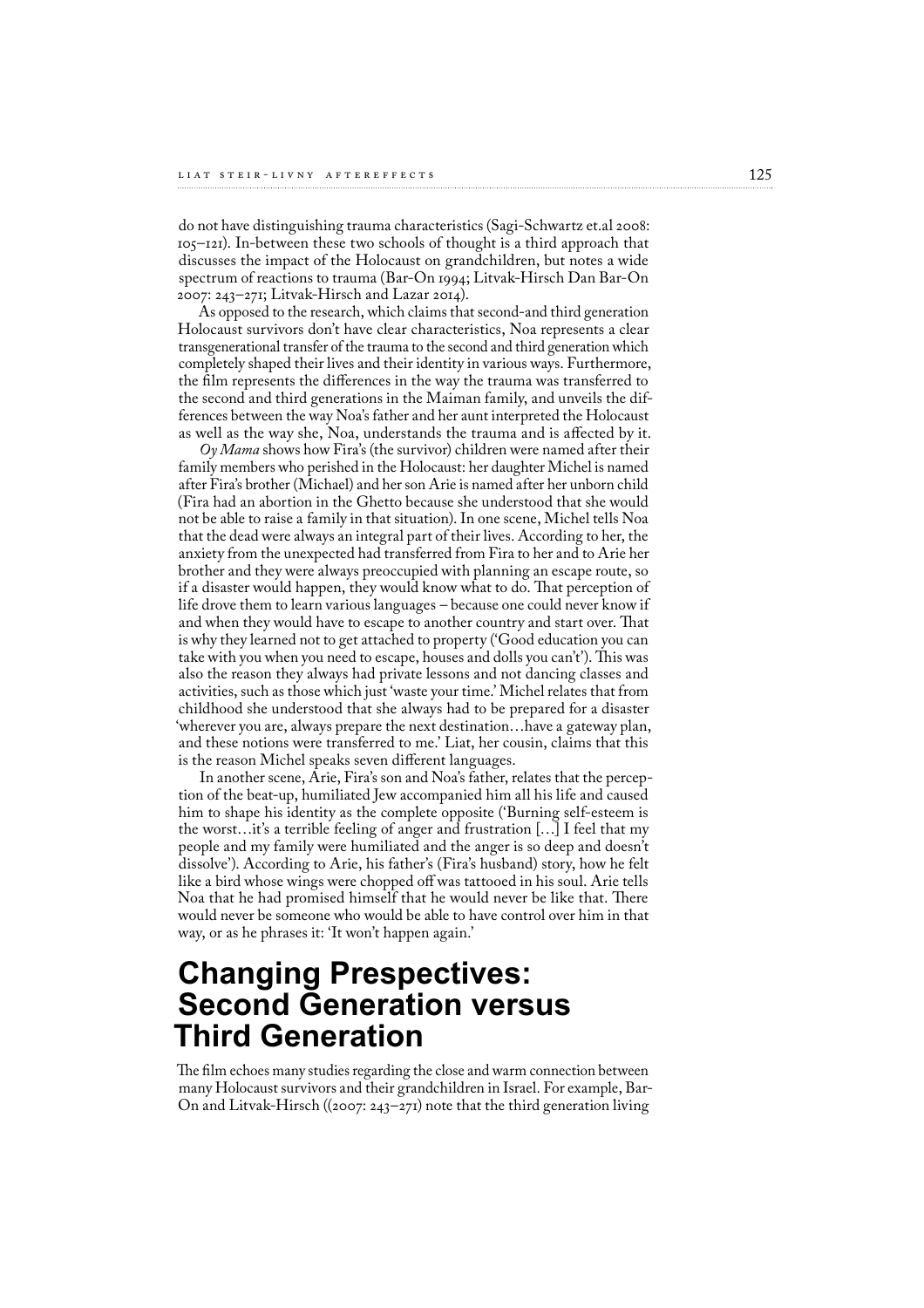in Israeli society differs considerably from the society in which their parents had lived in terms of awareness of the Holocaust. For the third generation, the Holocaust is more of a myth than a reality of ongoing life, yet the family's past shapes the perception of their reality. The third generation, unlike their parents, who had experienced being close to Holocaust survivors at the height of the tension of instability between past and future, grew up in a sheltered atmosphere with a generation separating them from the direct trauma. The study shows that the grandchildren of Holocaust victims were educated in a society that had already changed its complex attitude to Holocaust survivors. Problematic perceptions that appeared in the first decades of Israel, such as the dichotomy between those who had fought and those who had not (and the question of how they survived) were replaced by the view of survivors as heroes who had proven their immense ability to overcome atrocities. It seems that this cultural atmosphere facilitated their closeness to their grandparents. The third generation are able to see their grandparents in a more intimate light than their parents. From the survivors' side, the third generation represents a return to 'normalization': the grandchildren are proof that they have indeed succeeded in rebuilding their lives after the War (Chaitin 2007: 418–435; Telem 2013: 4–5).

These studies show that the grandchildren perceive their grandparents as figures who can help them, and they express interest in their past. The grandparents, in turn, function as the connecting link with the extended family and provide a sense of continuity. Usually, they contribute to the grandchild's development and have a positive impact on their values (Goren 2004; Hogman 1995; Fogelman 2008).

Unlike the second-generation Holocaust survivors who often focused in their documentaries on a complex and difficult relationship with their parents, *Oy Mama* which discusses the influence of the Holocaust on the family generates a much more accepting perception of the Holocaust survivors. Noa lacks any kind of hard feelings, critique or judgment. The way she represents her grandparents is with much more admiration, closeness and curiosity and the film reflects a deep emotional bond between her and her grandparents.

While the transgenerational transfer of the trauma to the second generation already appeared in second-generation Holocaust survivors' documentaries, their tone is completely different than *Oy Mama*. Despite the fact that Arie and Michel's stories resemble the stories told in the second-generation documentaries, Noa's control of the film gives them a different meaning. These stories are transferred to the audience without any bitterness, accusations or the hard feelings that are often found in the second-generation documentaries. The film does not turn to a painful representation of a complex relationship with the survivors. In  $O<sub>V</sub>$  *Mama* the trauma's affect is represented without any judgment.

The research that claims that the grandchildren's' relationship with the Holocaust survivors is much more open and warm is reflected in the film. Even though her father and aunt do not turn against Fira, Noa doesn't show any great intimacy between them. They respect her, they sit together and have a family dinner, and there is no resentment. But when describing her relationship with her grandmother, a closer and more symbiotic relationship appears.

During the interviews in *Oy Mama*, Noa holds her grandmother's hand. In other scenes, she supports her grandmother when she breaks down emotionally, hugs and kisses her. In her voice-over, Noa tells the viewers that she misses her grandfather whom she adored very much, and who passed away when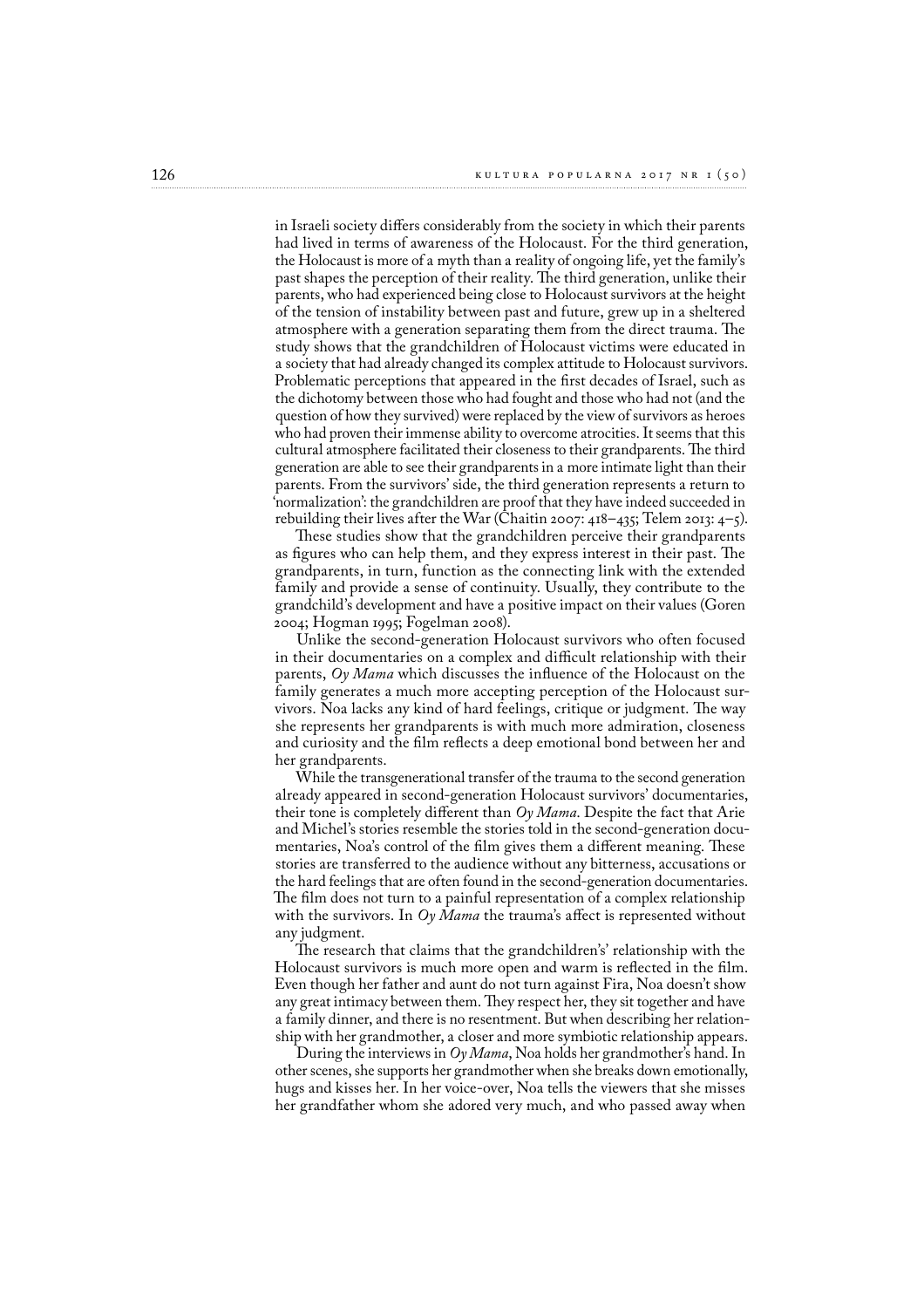she was eleven years old. She claims that, at the very moment he died, she felt a strong, unbearable pain, like a sword in her chest. In the final titles of the film, she writes, 'This film is to honor people like my grandfather who had inexhaustible strength to live a life after an inconceivable tragedy and to start new families on the ruins of their old world.'

On the one hand, *Oy Mama* shows a resemblance between the way the Holocaust was integrated in the lives of the second generation and the third generation. Noa, the director, and Ohad, her brother, like their father and their aunt, are very affected by the trauma. The constant anxiety from an unknown but always close disaster causes Ohad to keep a Ninja sword by his bed. Noa claims that both of them are drenched in exile: her brother traveled across the ocean to live in a different country and she constantly travels to Europe through Fira's albums. Arie's perception that the lesson of the Holocaust is power, is transferred to Ohad ('the concept of a strong Jewish state is a selfperception that I'm proud to be a part of'), but he simultaneously tries to run away from his original identity: he moves far away and claims that New York enables him to free himself from the burden of the past by becoming a citizen of the world ('There is something in New York that enables you to ignore the place you came from'). For Noa, the 'lessons' of the Holocaust are more universal than Jewish or Zionist. She tries to make Israeli society understand that the lesson of the traumatic past is also compassion towards 'others,' in the Israeli present, such as the foreign workers in Israel.

# **Moral Implications of the Holocaust**

Research studies claim the pride that the third generation holds towards their grandparents is being channeled into empathy, political activism and awareness about the suffering of others (Hogman 1995; Fogelman 2008). Beyond the personal family story depicted in *Oy Mama*, Noa uses this story to address the persecution of foreign workers in Israel. She does this by focusing not only on the past, but on Fira's present: she lives in an elderly person's home with her foreign worker caregiver from Peru, named Magna, and Magna's daughter, five-year-old Firita, who is facing deportation.

The issue of foreign workers in Israel has been on the public agenda in recent years. In the late 1980s, foreign workers from many countries began arriving in Israel, including Thailand, China, South America, West Africa and the Philippines. They worked mainly as household workers, caregivers, and agricultural and construction laborers. Those who stayed legally and others who sometimes stayed illegally put down roots in Israel, raised families and had children. From the 1990s, an attempt was made to reduce the number of foreign workers in Israel through deportation procedures. In recent years, the struggle has been revolving not only around the workers themselves but also around their children who were born in Israel (Natan 2015). In August 2010, the government adopted recommendations of the inter-ministerial committee to examine the status of children of foreign workers (Cabinet Resolution 2183) which decided to grant residency to hundreds of children who met specific criteria, such as integration in the education system, duration of their stay in Israel and knowledge of the Hebrew language, and to deport children who did not meet these criteria back to their home countries.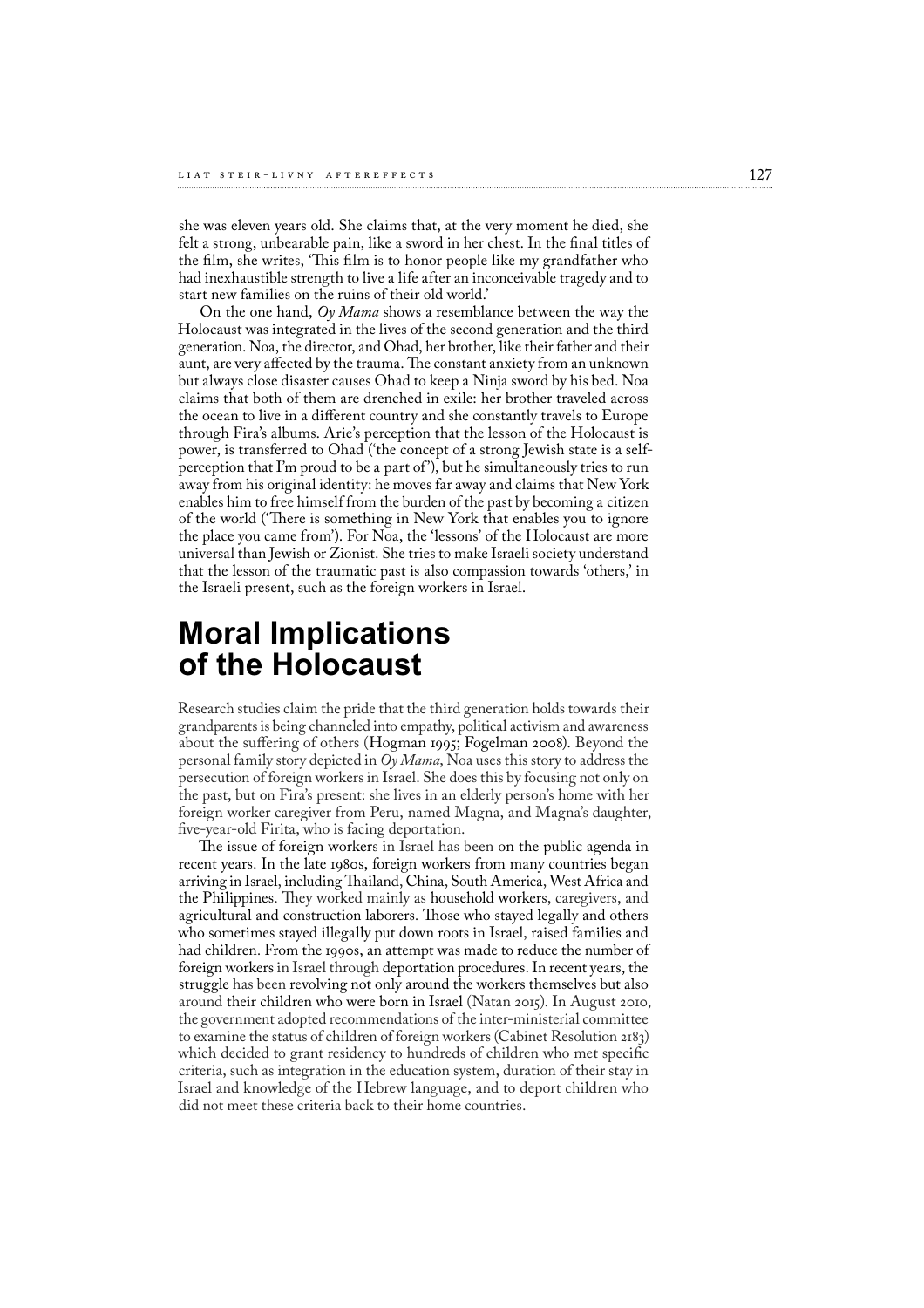Activists on this subject, such as the *Israeli Children Association* and others are working for this cause and demonstrating against the implementation of the deportation decisions in order to keep these foreign workers and their children in the country. In this struggle, they sometimes combine the Holocaust with the foreign workers' plea. Websites dealing with foreign workers and their rights allocate a place for the rights of Holocaust survivors, and the responses by Holocaust survivors to this issue are widely reported in the media. For example, in a letter sent to Prime Minister Binyamin Netanyahu that was made publicly available, Holocaust survivors wrote: 'We were witnesses to the 'Selection,' we cannot look at the pictures of unhappy children who are not responsible for their situation and remain indifferent.' Some intellectuals and scholars are turning the spotlight onto the universal moral implications of the Holocaust, which, they believe should be implemented in Israeli policy. They are raising the claim that the lesson of the horrors of the Holocaust should affect the shaping of the policy expressing sensitivity and openness, sometimes even more than the obligation arising from the rules of international law (Gabison 2009).

Noa began to be active in the fight against the deportation of children of foreign workers in 2009, volunteering in the *Israeli Children Association*. She even announced that if the deportation orders were carried out, she and other activists would hide the children of foreign workers in order to prevent them being deported. 'The connection to the issue was created at the most personal level when my grandmother, a 95-year-old Holocaust survivor, asked us to take care of "her granddaughter, Firita" the five-year-old daughter of Magna, her grandmother's Peruvian caregiver.' Noa adds in an interview:

'My grandmother was terrified of the whole idea, and we were all concerned about the fate of our friends when the 'Oz Unit' [the Unit that looks for illegal workers in order to deport them] started to operate […].My grandmother, a Polish Holocaust survivor, was hidden for two and a half years. I'm not comparing things, but there is a kind of feminine kindness prevailing and perhaps an attempt by my grandmother to bring good to the world' (Weiler Polak 2009).

In her film, Noa obscures the boundaries between the Holocaust and the foreign workers struggle, as the film moves between two timelines: the past, when during the Holocaust Fira was saved thanks to Stacha, the Polish woman who had hidden her and a number of other Jews in her home; and the present, when Fira relates to Magna, her caretaker and her daughter, whom she treats like her own granddaughter. The idea that unites these two timelines is the idea of 'feminine kindness' that should affect wider circles.

The 50 minutes' documentary opens with little Firita running around the elderly person's home shouting 'You won't catch me, you won't catch me'. The symbolic elements in her game are discovered very quickly as the film turns to introduce Magna and Firita, and the way they are being hunted in Israel. Almost 9:30 minutes at the beginning of the film are dedicated to them, their familial warm relationship with Fira and their poor condition in Israel. Only later, does Noa turn to deal with the Holocaust's effect on Fira's biological offspring. Noa relates to their persecution also in other scenes. Thus, Magna and Firita are not supporting characters, and their plea is an integral and very important part of the film.

The film reveals Fira's process of transfer – a condition in which the individual receiving care transfers the emotions he/she feels towards someone who had been part of their life in the past, to someone else in the present. Fira transfers the feelings for Stacha, the Polish woman who had hid her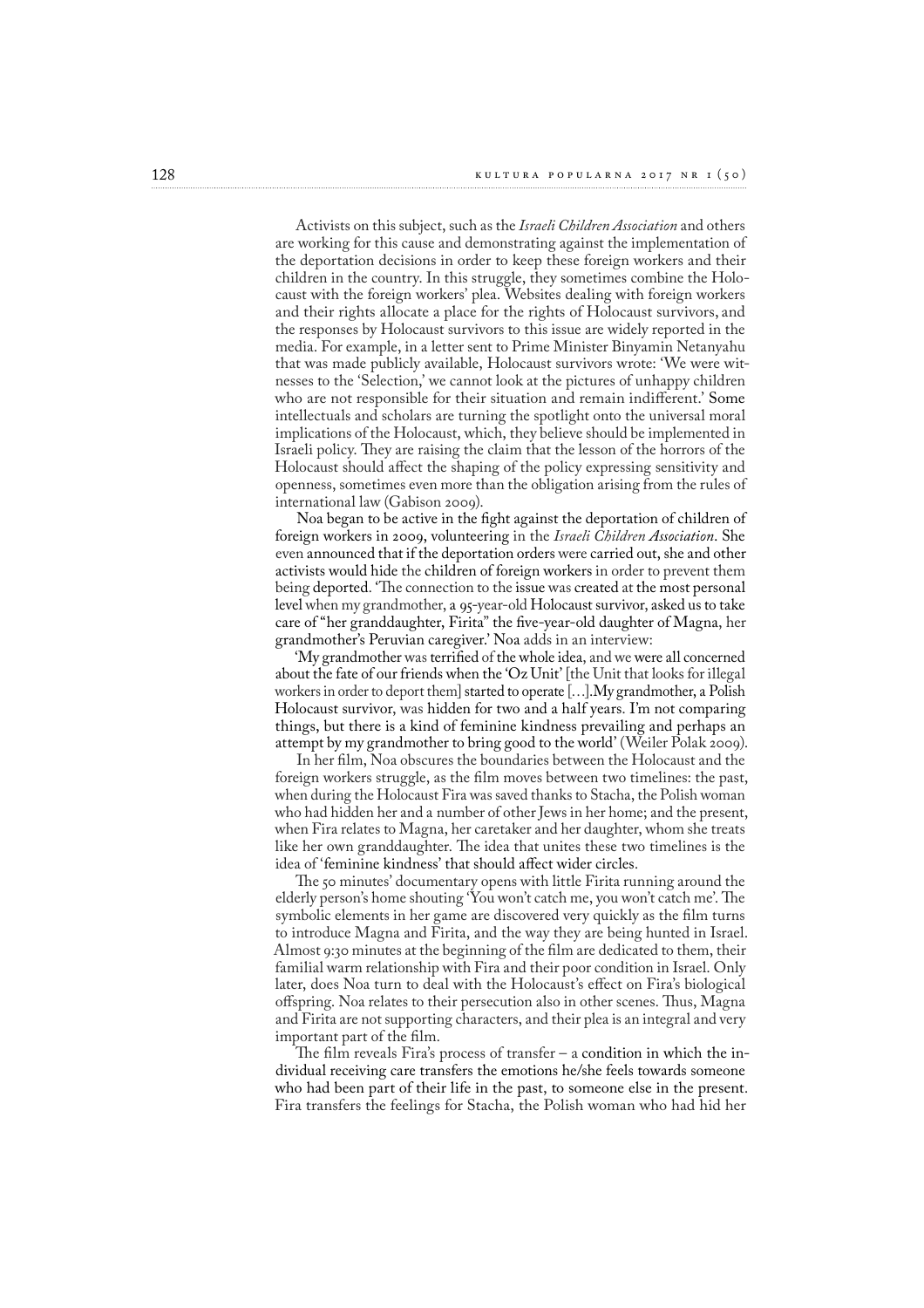during the Holocaust, to Magna and Firita. While Magna takes care of Fira, in fact it is Fira who is portrayed in the film as being a strong and dominant woman, taking Magna and Firita under her wings and protecting them from persecution. Fira tries to give Magna a home and shelter, just as Stacha had given her. The parallelism between the past and present is clearly echoed in a scene in which Fira says that she was giving back with all her heart to Magna that which Stacha had given her (Habia 2012). Noa uses her brother as a mouthpiece when, in a conversation between them, he claims that 'there is something symbolic when someone helps another person at some point, and years later, life comes back in the same way. Basically, Magna and Firita also owe a favor to that Polish woman.'

The question – who is saving whom – arises again in the story of Romek, Stacha's nephew. Stacha had not received the 'Righteous Among the Nations' award. The film shows that Fira and her family had worked for years to bestow this title upon her, but the establishment commemorating the Holocaust only consented after Stacha's death, and her nephew Romek received the title in her place. The film shows how the Maiman family located Romek and brought him to Israel to accept the award in Stacha's name. Against the background of scenes of Romek's visit to Yad Vashem, Noa wonders in her voice-over whether when they had brought Romek to Israel after his recovery from cancer in order to award him with the 'Righteous Among the Nations' title, they had given him a few more years to live, and so here, her grandmother 'is the one who saved a Polish person.'

In one of the first scenes in the film, Fira teaches little Firita a Polish lullaby, and they sing it together. Noa uses this joint song as a soundtrack for other scenes describing the daily life of Fira, Magna and Firita – scenes of them preparing food, playing, preparing for sleep. The contrast between these scenes that describe the everyday life in Israel and the song that belongs to the past in Europe symbolizes similarities between times and obscures the dichotomy between native Israelis and foreign workers through the scenes that document two major myths in Israeli culture: Holocaust and Heroism Remembrance Day and Independence Day: In one scene, little Firita tells Fira enthusiastically that she learned about the Holocaust in kindergarten, and how 'The soldiers fought against the Nazis.' In another scene, Noa films the celebrations in the kindergartens in Herzliya. Little Firita is presented as a symbol of Israelis: wearing a T-shirt with the Star of David, an army cap and saluting like a soldier. According to the film, all the Israeli myths are already embedded in Firita, but the Israeli government refuses to acknowledge it.

Towards the end of the film, on the background images of Magna and Firita, Noa tells in a voice-over that they are living in Israel on probation. Firita's aunt was deported from the country and Firita's father is pending deportation. 'No matter how hard my grandmother is trying to give her a safe home, Firita cannot be a citizen of no place,' she states. Noa concludes the debate on the subject in a transition to discussions with her grandmother about how the Holocaust affected her ('Is the woman you were before the War and the woman you were after the War one and the same?'). This personal question represents a much wider collective 'lesson' of the Holocaust Noa wishes to highlight in the film – how Jewish-Israelis, remembering what they have been through, should treat foreigners and others.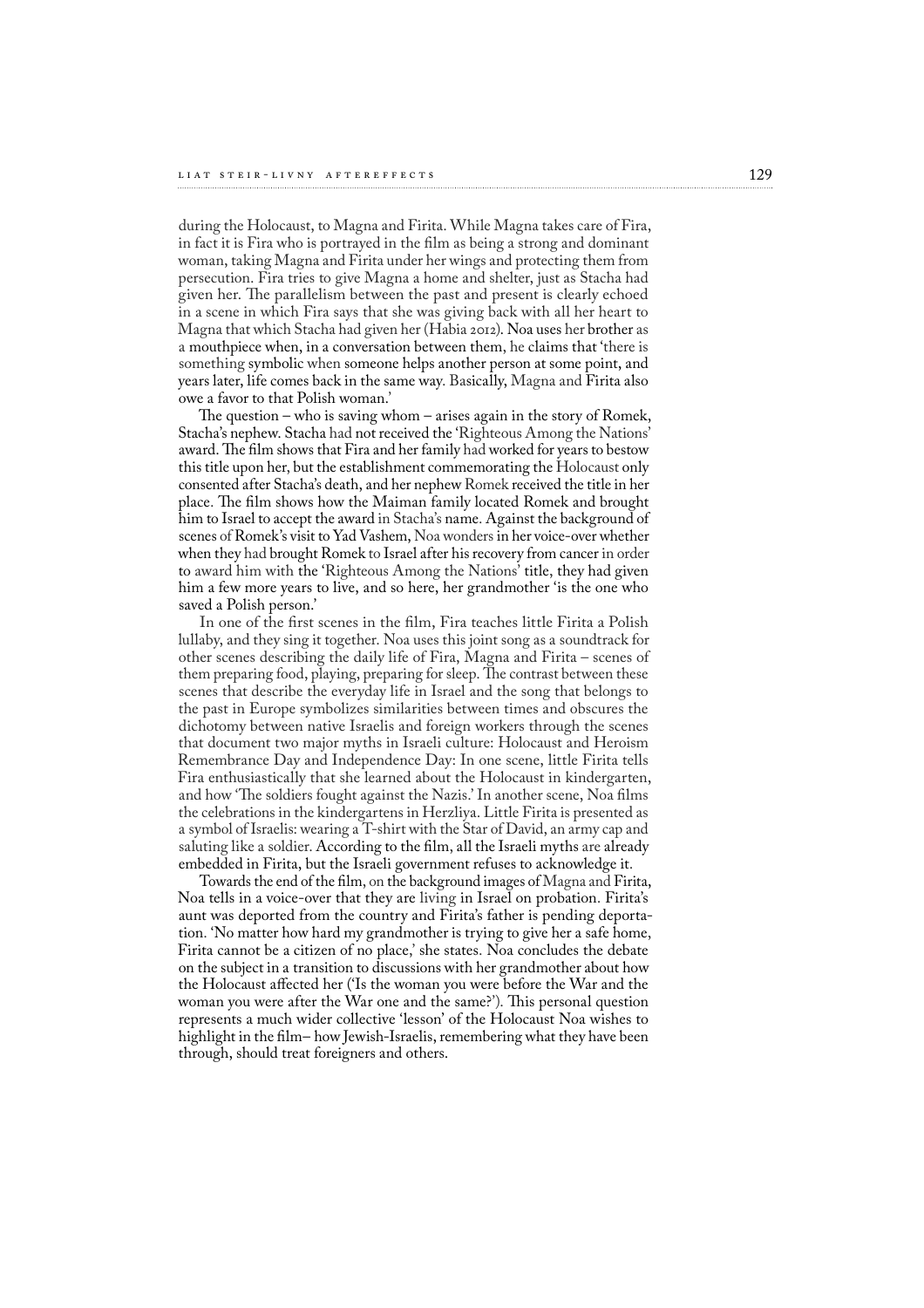#### **Partial Redemption and Lack of Catharsis**

Documentary films produced during the first decades of Israel, represented national salvation of the Holocaust survivors – assimilation into Israelism as an act of being liberated from memories of the past. The ending of these films was final, unambiguous and bore a clear message that national consciousness heals the trauma.

The documentaries produced since the 1980s turned the Holocaust into a personal experience. They made it clear that the endings that appeared in early documentary films do not exist in reality. Immigration to Israel, settling into the country, and raising a new family represent only a partial redemption that do not erase, and will never erase, the memories of the past. In contrast to the documentaries in the first decades of Israel which represented the Holocaust survivors as a homogenous group, the second-generation Holocaust survivors' documentaries presented various ways of dealing with the traumatic past. Their films represented Holocaust survivors who chose to remain silent and not tell their children about the Holocaust, others who talked, some who commemorated through art, others who repressed, some that use music in order to relieve the haunting memories, and others who use black humor as a defense mechanism. According to the films, on the one hand, the protagonists have acclimatized into Israeli society; on the other, they are unable to break free from the past and from its horrors. For them, the family often plays a pivotal role in this partial redemption and serves as a tremendous source of comfort. But the new family does not remove the burden of the memory, either from the survivors or from their children (Gertz 2009: 78 – 102; Zimmerman 2002: 250 – 334; Steir-Livny 2009: 96 – 147).

*Oy Mama* continues this theme of partial family redemption: In reference to her deceased grandfather, Noa tells the viewers that he has left the world with a smile, 'surrounded by his two children and his wife, loved and embraced by his grandchildren.' For Fira, the family is the salvation, both her biological family and her alternative family that she established together with Magna and Firita. In many scenes, Noa shows the warm, loving relationship prevailing between Fira and Magna, and especially between Fira and Firita, who is like a granddaughter to her. The warmth and love she receives from Firita lights up her face during the interaction between them and Firita, who very naturally refers to her as 'grandmother'.

*Oy Mama* leaves the viewers with open-ended questions about the way the third generation bears the trauma and tries to cope with family memories. Towards the end of the film, Noa films herself packing the family photo albums and documents into boxes, explaining the end of the process for her:

"In these boxes are stored small and large items – my grandmother's past, the memories, the nightmares, the dreams, everything. I am closing them in Pandora's boxes in order to give room for life and to leave the dead behind, to remove this journey from her burdened shoulders and perhaps to get away from it myself."

The focus on the 'I' both in this scene and throughout the film reveals that the film is not just her grandmother's journey to the past. It is, to a great extent, a journey of the third generation into the same past that does not let go. Noa closes the box and pushes it aside, and in this way ends the film. But her inability to let go of the past is expressed symbolically when the film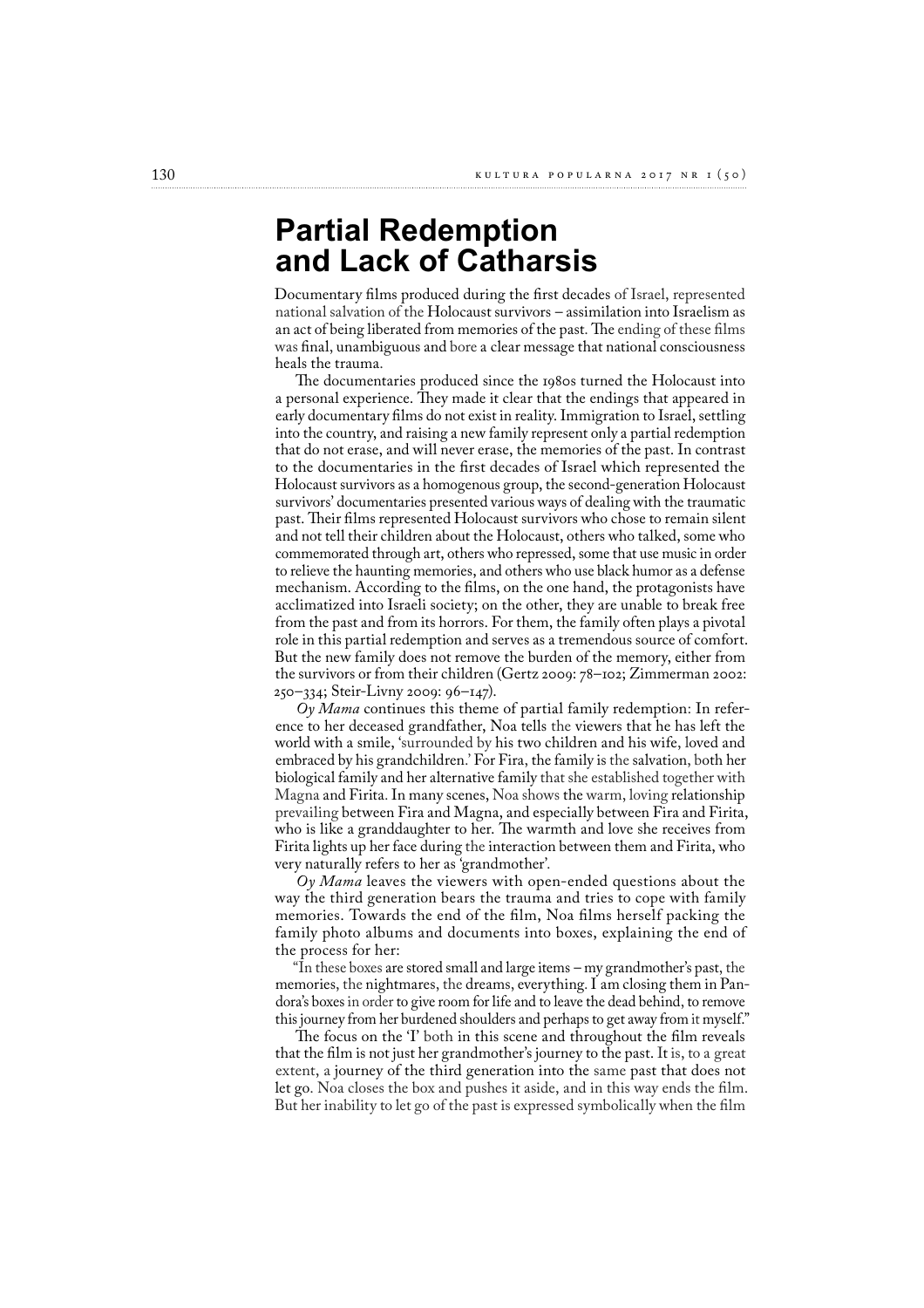ends: after the fade out to black (a common ending of films) Noa adds scenes from an interview with her grandmother, in which Noa asks Fira to keep on telling her stories ('a few more minutes'). 'Maybe I am talking too much,' protests Fira. 'No, you are not talking too much,' answers Noa, 'You are not talking enough.' Afterwards, Noa continues to postpone the ending of the film, and before the final credits, adds a written thanks to her grandmother and grandfather, and again mentions that her grandfather's first wife and children were murdered by the Nazis. 'I am also living for them,' she adds in the subtitles, thus making it clear that the box that she tried to close and set aside in the final scene has indeed not closed the door on the past.

#### BIBLIOGRAPHY

Adorno, Theodor W. *Negative Dialectics* (London: Routledge, 2000).

- Bar-On, Dan. *Bein Pahad leTikva* [*Between Fear and Silence: Life Stories of Five Families of Holocaust Survivors, Three Family Generations*] (Tel Aviv: Beit Lochamei Haghettaot and Kibbutz Meyuchad Press, 1994) [Hebrew].
- Chaitin, Julia. 'Yeladim venechadim shel nizolei shoah' ['Children and Grandchildren of Holocaust Survivors Coping with the Holocaust: Paradoxical Relevance'], In Solomon Zahava, Chaitin Julia (eds.) *Yaldut bezel hashoah* [*Childhood in the Shadow of the Holocaust*] (Tel Aviv: Kibbutz Meyuchad, 2007), 418-435.
- Weiler Polak, Dana. 'Noa maiman bito shel yosi maiman nilhemet' ['Noa Maiman, Yossi Maiman's Daughter is Fighting against the Deportation of Foreign Workers in the Name of her Grandmother'], *Ha'aretz,*14.10.2009, http://www.haaretz.co.il/news/education/1.1285079 Accessed 2 November 2012 [Heberw].
- Duvdevani Shmulik, *Guf rishon mazlema* [*First Person Camera*] (Keter: Jerusalem, 2010) [Hebrew].
- Feldman, Shoshana and Laub, Dori. *Edut* [*Testimony*] (Tel Aviv: Resling 2008) [Hebrew].
- Figley, Charles (ed.) *Compassion Fatigue: Secondary Traumatic Stress Disorders from Treating the Traumatized* (New York: Brunner/Mazel, 1995).
- Flanzbaum, Hilene, 'The Trace of Trauma: Third-Generation Holocaust Survivors,' *Phi Kappa Phi forum*, Spring, (2012), 32 – 35.
- Fogelman, Eva. 'Psychological Dynamics in the Lives of Third Generation Holocaust Survivors,' *The Hidden Child*, Vol. xv1 (2008) http://www.drevafogelman.com/\_psychological\_dynamics\_in\_the\_lives\_of\_third\_generation\_holocaust\_survivors\_\_94110.htm Accessed 1 January 2014.
- Friedman, Michal. 'The Double Legacy of Arbeit Macht Frei,' Prooftexts, 22, 1+2, Winter/Spring (2002), 200 – 220.
- Friedman, Michal. 'Witnessing for the Witness: Choice and Destiny by Tsipi Reibenbach,' Shofar, 24, Number 1, Fall (2005), 81-93.
- Gertz, Nurith. Makhela Aheret: nizoley shoa zarim veaherim [Different Cho*ir: Holocaust Survivors, Aliens and Others in Israeli Cinema and Literature*] (Tel Aviv: Am Oved/The Open University, 2004). [Hebrew].
- Gertz, Nurith. *Sipur mehasratim* [*Motion Fiction: Israeli Fiction in Films*] (Tel -Aviv: the Open University Press, 1993) [Hebrew].
- Gilad Natan, *Yaldei ovdim zarim umevakshei miklat bemaarechet hahinuch* [*Children of Foreign Workers and Asylum Seekers in the Education System – a study by the Information and Research Committee of the Israeli Knesset*] http:// www.knesset.gov.il/mmm/data/pdf/m02716.pdf Accessed 25 October 2015 [Hebrew].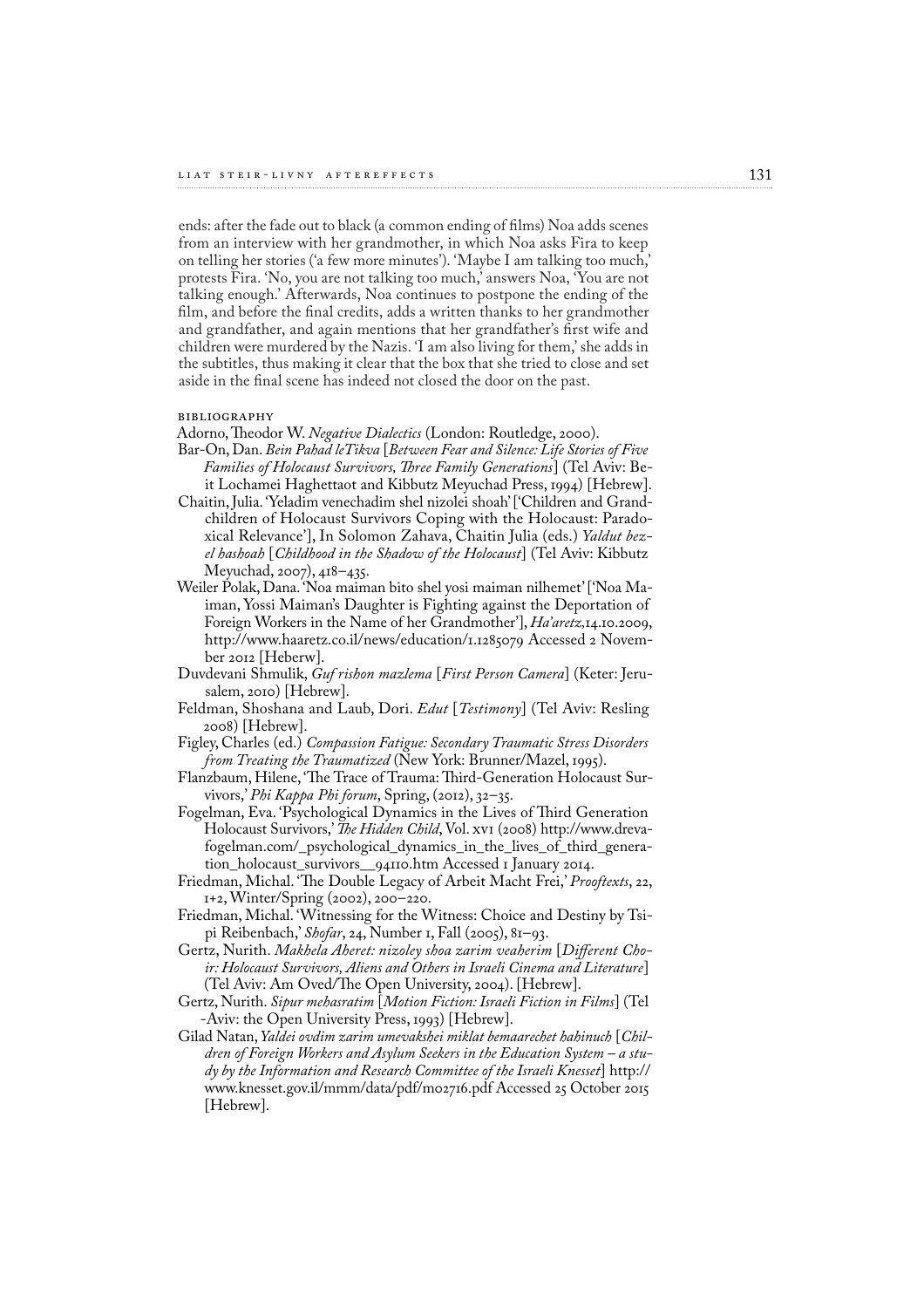- Godfrey, Mark. *Abstraction and the Holocaust* (New Haven: Yale University Press, 2007).
- Goren, Adi. The Meaning of Grandparenting for Grandchildren of Holocaust Sur*vivors*, Master's Degree dissertation (Haifa: University of Haifa, 2004).
- Gotliv Kimhi, Carmel. *Hapoetica shel habait* [*The Poetics of the Home: Representation of home and national home in autobiographical documentary Israeli cinema*]. ( Jerusalem: Carmel, 2009). [Hebrew].
- Gutwein, Daniel. 'The Privatization of the Holocaust: Memory, Historiography, and Politics,' *Israel Studies* 14.1, (2009), 36 – 64.
- Habia, Liron. *Yizug nizolot hashoah* [*The Representation of Women Survivors of the Holocaust in Documentaries between the years 1980 – 2010*]*,* Seminar paper, Department of Literature and Arts (Raanana: The Open University, 2012) [Hebrew].
- Hazan, Yoram. 'The Second Generation A Questionable Concept,' Conversations 2, (1987), 104-107.
- Hirsch, Marianne, 'Past Lives, First Memories in Exile,' *Poetics Today, Win*ter 17 (1996), 659–67.
- Hogman, Flora. 'Memory of the Holocaust,' *Echoes of the Holocaust*, Issue 4, June, (1995), http://www.holocaustechoes.com/4hogman.html Accessed 2 September 2013.
- Holocaust Trauma is Not Passed on to the Second or Third Generation,' Lechiot Bari, 12.20.2012
- http://www.2b-ari.co.il/Index.asp?ArticleID=1833&CategoryID=96&Page=1 Accessed 22 September 2015.
- Kellermann, Natan. 'Transmission of the Holocaust Trauma', in Zehava Solomon and Julia Chaitin (eds), *Yaldut bezel hashoah* [*Childhood in the Shadow of the Holocaust: Child Survivors and Second Generation*] (Tel Aviv: Hakibbutz hameuchad, 2007), 286-303 [Hebrew].
- Kimmerling, Baruch. *Mehagrim, mityashvim, yelidim* [*Immigrants, Settlers, Natives*] (Tel Aviv: Am Oved, 2004). [Hebrew]
- LaCapra, Dominick. *Writing History, Writing Trauma* (Baltimore, MD: Johns Hopkins University Press, 2000).
- Lane, Jim. *The autobiographical documentary in America* (Wisconsin: The University of Wisconsin Press, 2002).
- Litvak-Hirsch, Tal and Bar-On, Dan. 'Livnot et hahaim mehadash' ['Rebuild Your Life: A Follow-up Study on Intergenerational Transference of Trauma of the Holocaust'] *Megamot, Journal of Behavioral Sciences*, Vol. 45, No. 2, December (2007), 243-271 [Hebrew].
- Litvak-Hirsch, Tal and Bar-On, Dan. 'Livnot et haHaim mehadash' ['Rebuild Your Life: A Follow-up Study on Intergenerational Transference of Trauma of the Holocaust'], *Megamot, Journal of Behavioral Sciences*, Vol. 45, No. 2, December (2007), 243 – 271.
- Litvak-Hirsch, Tal and Lazar, Alon 'Bein Avar leAtid' ['Between Past and Future: Holocaust memory as a collective trauma and its commemoration by third-generation Holocaust survivors in Israel'], *Moreshet*, http:// www.moreshet.org/?CategoryID=414&ArticleID=1388 Accessed 2 October 2014 [Hebrew].
- Loshitzky, Yoseffa. 'Post-Memory cinema: second-generation Israelis screen the Holocaust,' in: Yoseffa Loshitzky, *Identity Politics on the Israeli Screen (*Texas: University of Texas Press, 2002), 32 – 71.
- Mandel, Naomi. *Against the Unspeakable Complicity, the Holocaust, and Slavery in America,* (University of Virginia Press, 2007).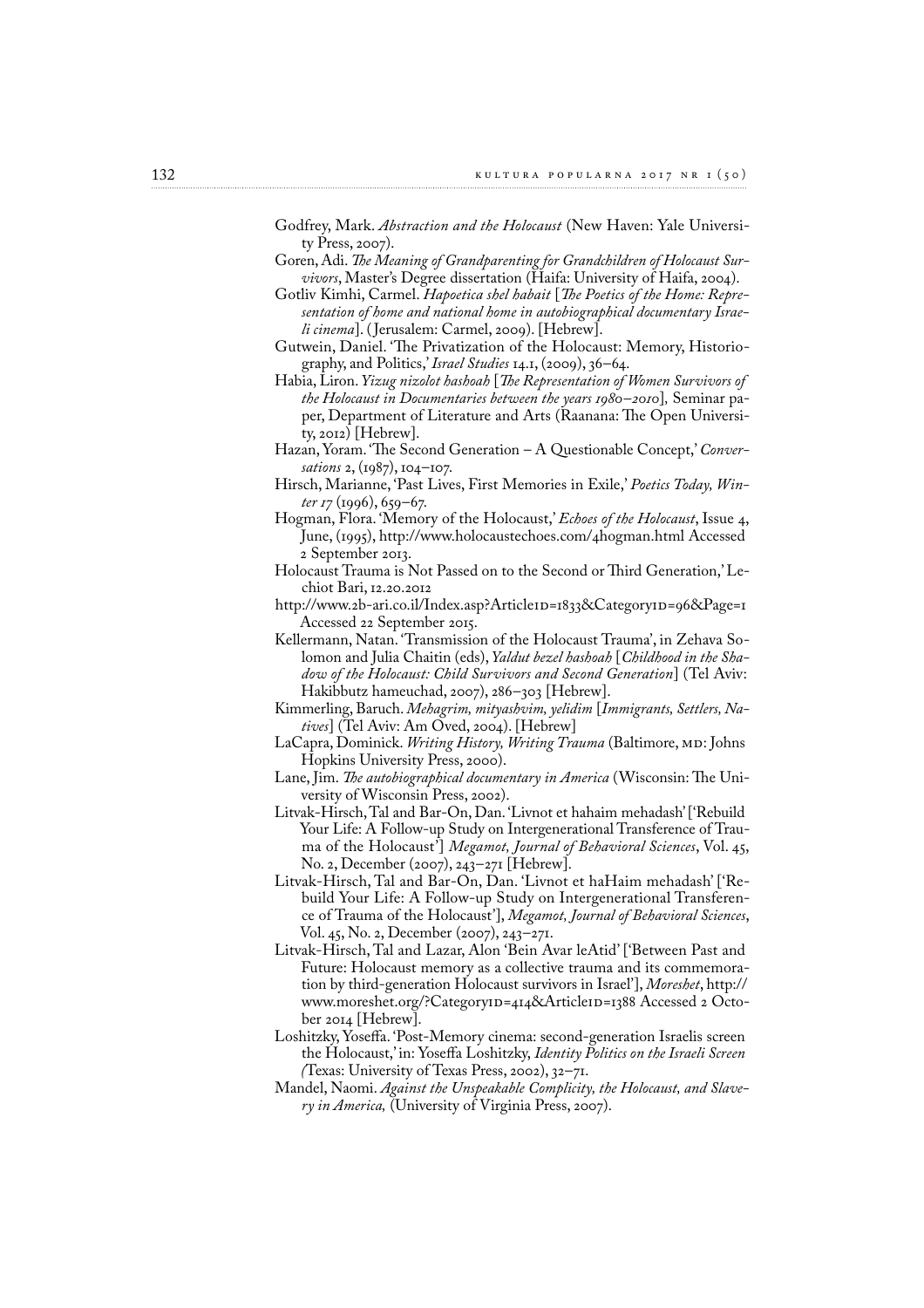- Marangoly George, Rosemary. *The politics of home: postcolonial relocations and twentieth century +ction* (Cambridge: Cambridge University Press, 1996).
- Milner, Iris. *Kirey avar* [*A Torn Past*] (Tel Aviv: Chaim Weizmann Institute for the Study of Zionism and Israel, Tel Aviv University/Am Oved, 2004) [Hebrew]
- Ne'eman Arad, Gulie. 'Israel and the Shoah: A tale of Multifarious Taboos,' *New German Critique* 90, Autumn, (2003), 5-26.
- Ofer, Dalia. 'The Past that Does Not Pass: Israelis and Holocaust Memory,' *Israel Studies* 14, No. 1 Spring, (2009), 1-35.
- Pikarski, Michal. 'A cross generational journey of a grandchild following her grandfather,' *By the Way*, 5, (2009), pp. 44 – 46 bat-or.com/image/ users/167168/ftp/my\_files/pdf/way5.pdf?id=7516912 Accessed 2 September 2013.
- Porat, Dina. *Café haboker barayach ashan: mifgashim shel hayishuv vahahevra hayisraelit im hashoah vanitzoleha,* [The Smoke-Scented Coffee: The Enco*unter of the Yishuv and Israeli Society with the Holocaust and its Survivors*] T(el Aviv and Jerusalem: Yad Vashem and Am Oved, 2011) [Hebrew].
- Rosenthal, Pierre and Rosenthal, 'Holocaust Effect in the Third Generation: Child of Another Time,' *American Journal of Psychotherapy*, October 34:4,  $(1980), 572 - 580.$
- Ruth Gabison (ed.), 'Coping with Global Migration: A Strategy for Immigration Policy in Israel,' *Jerusalem Position Paper* (Metzilah Center for Zionist, Jewish, Liberal and Humanist Thought, 2009).
- Sagi-Schwartz Abraham, et al. 'Does Intergenerational Transference of Trauma Skip a Generation? No Meta-Analytic Evidence for Tertiary Traumatization with Third Generation Holocaust Survivors,' Attachment & Human Development, Vol. 10, No. 2, (June 2008), 105–121.
- Sakston, Libi. 'Shneihem sonim et Spielber' ['They Both Hate Spielberg: on Cinematic Representation, Memory and Testimony of Godart and Lanzmann'] *Mitaam*, December 9, (2007) [Hebrew].
- Scharf, Miri & Mayseless, Ofra. 'Disorganizing Experiences in Second- and Third-Generation Holocaust Survivors,' *Qualitative Health Research*, November vol. 21 no. 11, (2011), 1553–1539
- Scharf, Miri & Mayseless, Ofra. 'Adolescents Attachment Representations and their Capacity for Intimacy in Close Relationships,' *Journal of Research on Adolescence*, Vol. 17, No. 1, (2007), 23-50.
- Scharf, Miri and Mayseless, Ofra. 'Disorganizing Experiences in Second- and Third-Generation Holocaust Survivors,' *Qualitative Health Research*, November vol. 21 no. 11, (2011), 15391553- $\gamma$
- Scharf, Miri. 'The Trace of Trauma: Third-Generation Holocaust Survivors,' De*velopment and Psychopathology*, Volume 19, Issue 02, April (2007), 603-622.
- Segev, Tom. *Hamilion hashviyi* [*The Seventh Million*] (Jerusalem: Keter, 1993) [Hebrew]
- Shapira, Anita. *Yehudim yeshanim, yehudim hadashim* [*New Jews, Old Jews*] (Tel Aviv: Am Oved, 1997) [Hebrew].
- Shohat, Ella. *Mizrah umaarav* [*East and West in Israeli Cinema*] (Raanana, The Open University, 2007) [Hebrew].
- Solomon, Zehava. 'Ha'avara bein dorot shel hashoah' ['Transgenerational Effects of the Holocaust: The Israeli Research Perspective'], in Zehava Solomon and Julia Chaitin (eds.), *Yaldut bezel hashoah* [*Childhood in the Shadow of the Holocaust: Child Survivors and Second Generation*] (Tel Aviv: Hakibbutz Hameuchad, 2007), 304-336 [Hebrew].